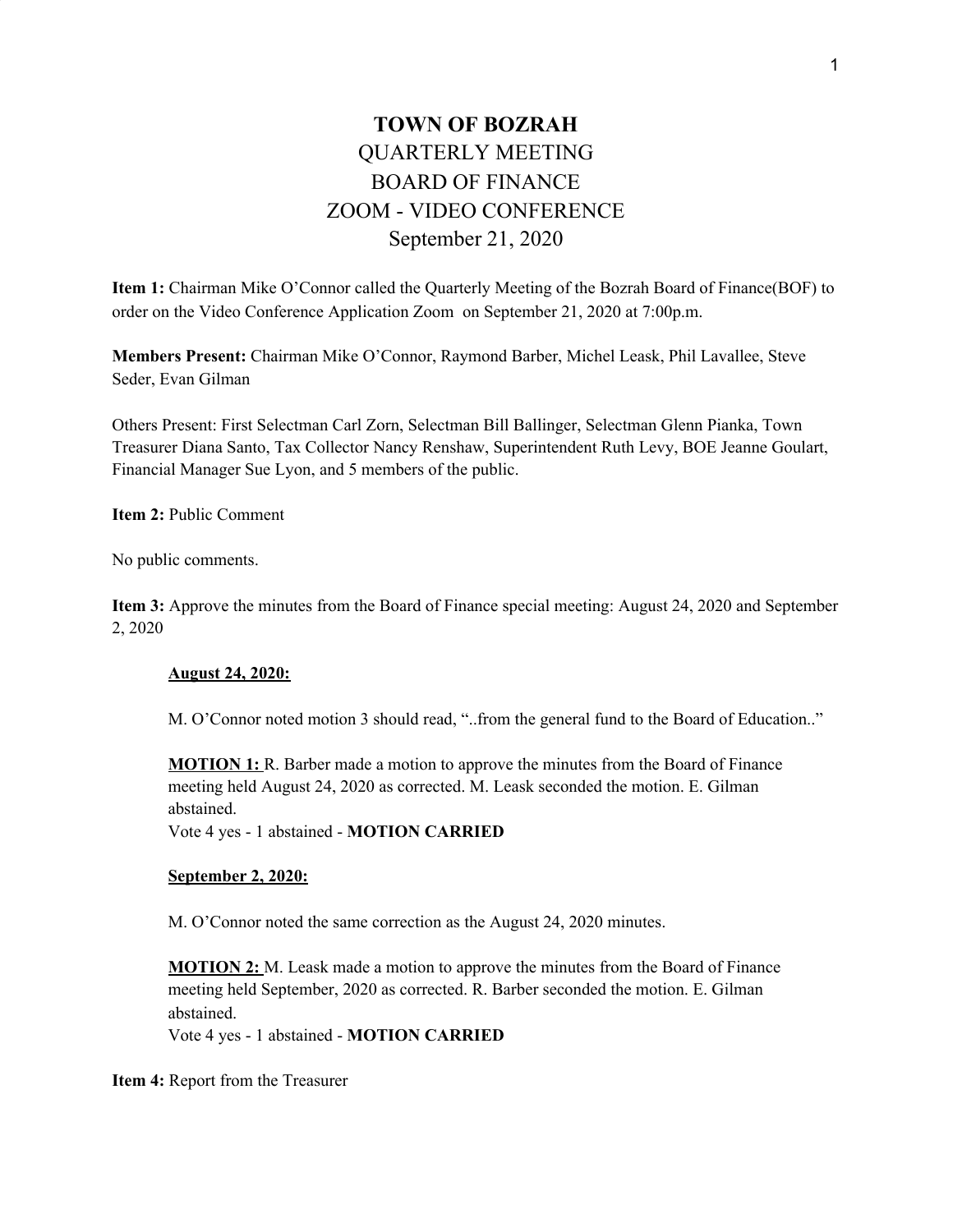Town Treasurer, Diana Santo, presented the Board with the Treasurer's Report.

Attachment 1

**Item 5:** Report from the Tax Collector

Tax Collector, Nancy Renshaw, presented the Board with the Tax Collector's Report.

Attachment 2

## **Item 6:** Board of Selectmen

a) Update 2019/2020 budget

Attachment 3 C. Zorn noted the Board of Selectmen ended the 2019/2020 budget returning around \$180,000 to the town.

b) Update 2020/2021 budget

## Attachment 4

C. Zorn noted the Board is watching the drainage work around town and noted they may come to the Board of Finance if more funds are needed.

### **Item 7:** Board of Education

a) Update 2019/2020 budget

Attachment 5

J. Goulart noted the Board of Education ended the 2019/2020 budget returning \$94,245 to the Town.

b) Update 2020/2021 budget

#### Attachment 6

J. Goulart noted the projected balance of the 2020/2021 is negative because they are forecasting out COVID-19 expenses through the end of the year.

c) Underground Storage Tank

R. Levy noted the application will be submitted between October 1 - 10. R. Levy noted she wished to get it in at the beginning of September, but with the start of school she was unable to submit it.